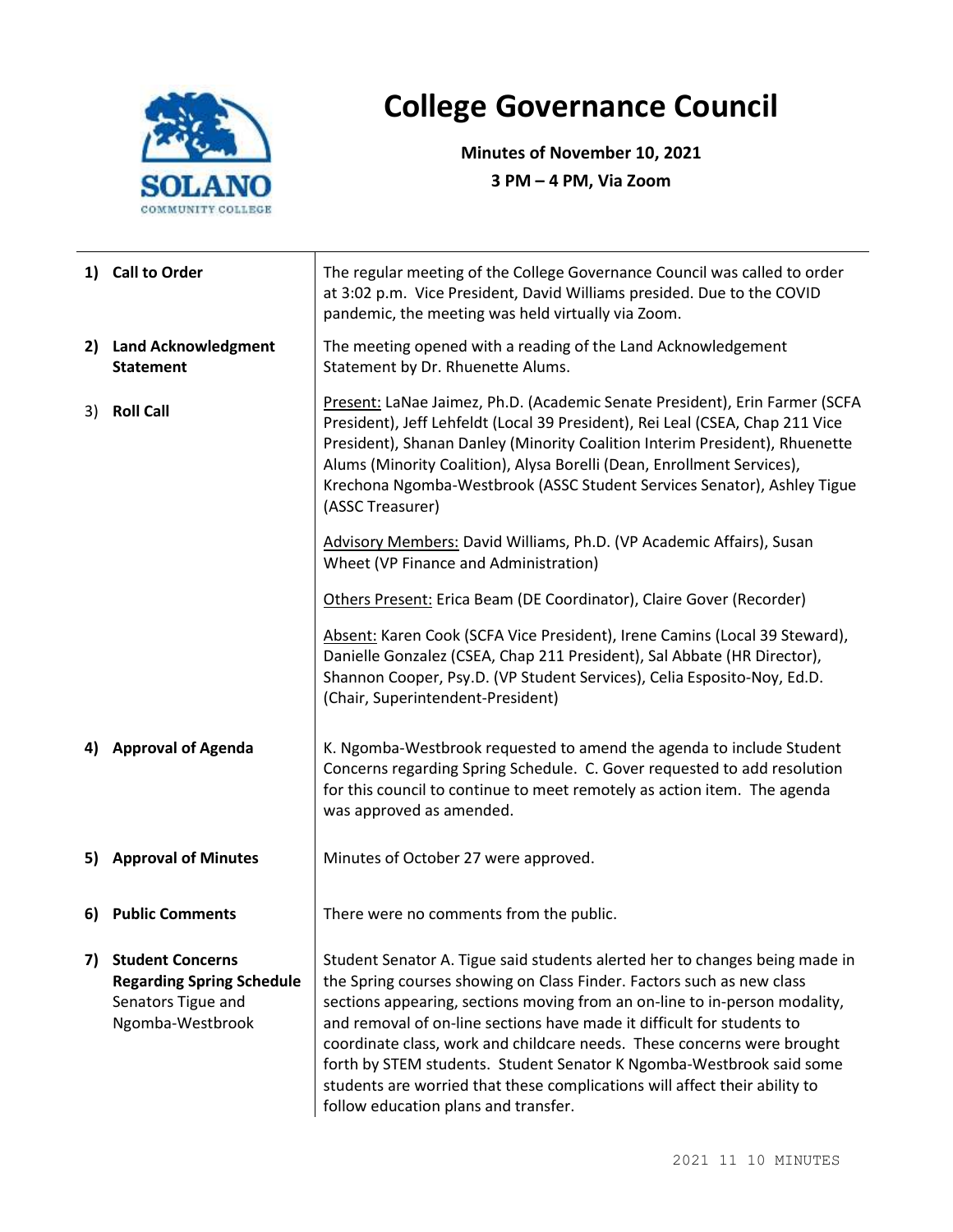|                                                                                    | VP Williams acknowledged the complications caused by changes in the<br>posted schedule. Typically, there are only a few. This semester there may<br>have been faculty assigned to teach online courses, who had to switch to<br>face-to-face modality because they did not complete the required online<br>teaching certification. VP Williams will follow up and convey the student<br>concerns to the deans this afternoon.                                                              |  |
|------------------------------------------------------------------------------------|--------------------------------------------------------------------------------------------------------------------------------------------------------------------------------------------------------------------------------------------------------------------------------------------------------------------------------------------------------------------------------------------------------------------------------------------------------------------------------------------|--|
| <b>Resolution on Remote</b><br>8)<br><b>Meetings</b><br><b>VP Williams</b>         | As required by AB 361, the Council considered a resolution regarding the<br>need for remote meetings to continue during the conditions related to<br>COVID.<br>J. Lehfeldt motioned to approve the resolution. It was seconded by K.<br>Ngomba-Westbrook. Motion passed.                                                                                                                                                                                                                   |  |
| <b>Faculty Prioritization</b><br>9)<br><b>VP Williams</b>                          | VP Williams announced the following faculty positions that were approved<br>through a faculty prioritization process: Ethnic Studies (1), Counseling (3<br>positions), CIS - Cybersecurity (1), Cosmetology (1), Anatomy and Physiology<br>(1), CDFS/Elementary Education (1), Sociology/Social Justice Studies (1),<br>Astronomy/Physics (1), and Microbiology (1).                                                                                                                       |  |
|                                                                                    | We encourage participation in search committees for these positions.<br>Interested faculty should contact their dean. The college is committed to<br>forming diverse committees and feels that students have a critical role in the<br>process. Interested students should contact Dr. Rischa Slade.                                                                                                                                                                                       |  |
| 10) COVID Protocols<br><b>VP Williams</b>                                          | VP Williams reported that due to capacity issues the college will begin using<br>an outside vendor for all on-site COVID-19 testing. A contract with Inspire<br>Diagnostics will be considered by the Governing Board. The company will be<br>able to provide test results within 24 hours of time the sample is submitted<br>to their laboratory. The company will dispose of testing related waste<br>products.                                                                          |  |
|                                                                                    | CourseKey app: If you experience a problem with this app, contact<br>COVIDcaseworker@solano.edu                                                                                                                                                                                                                                                                                                                                                                                            |  |
|                                                                                    | Canvas: Students and employees who are fully vaccinated must upload<br>proof of vaccination into Canvas. Since Canvas is built on a semester basis,<br>documentation must be uploaded again for the Spring term. Further<br>messaging will go out when the Canvas module for Spring is ready.                                                                                                                                                                                              |  |
| 11) Update to AP 4480: Travel<br><b>Policy and Procedure</b><br><b>VP Williams</b> | VP Williams presented proposed changes in Administrative Procedure 4480.<br>The changes include 1) removing of the overnight-stay requirement for<br>employees to be eligible for meal reimbursement, 2) referencing the General<br>Services Administration (GSA) policy instead of the IRS, and 3) increasing the<br>breakfast meal rate to match the GSA standard rate.<br>S. Danley motioned to approve the proposed changes to AP 4480. It was<br>seconded by Rei Leal. Motion passed. |  |